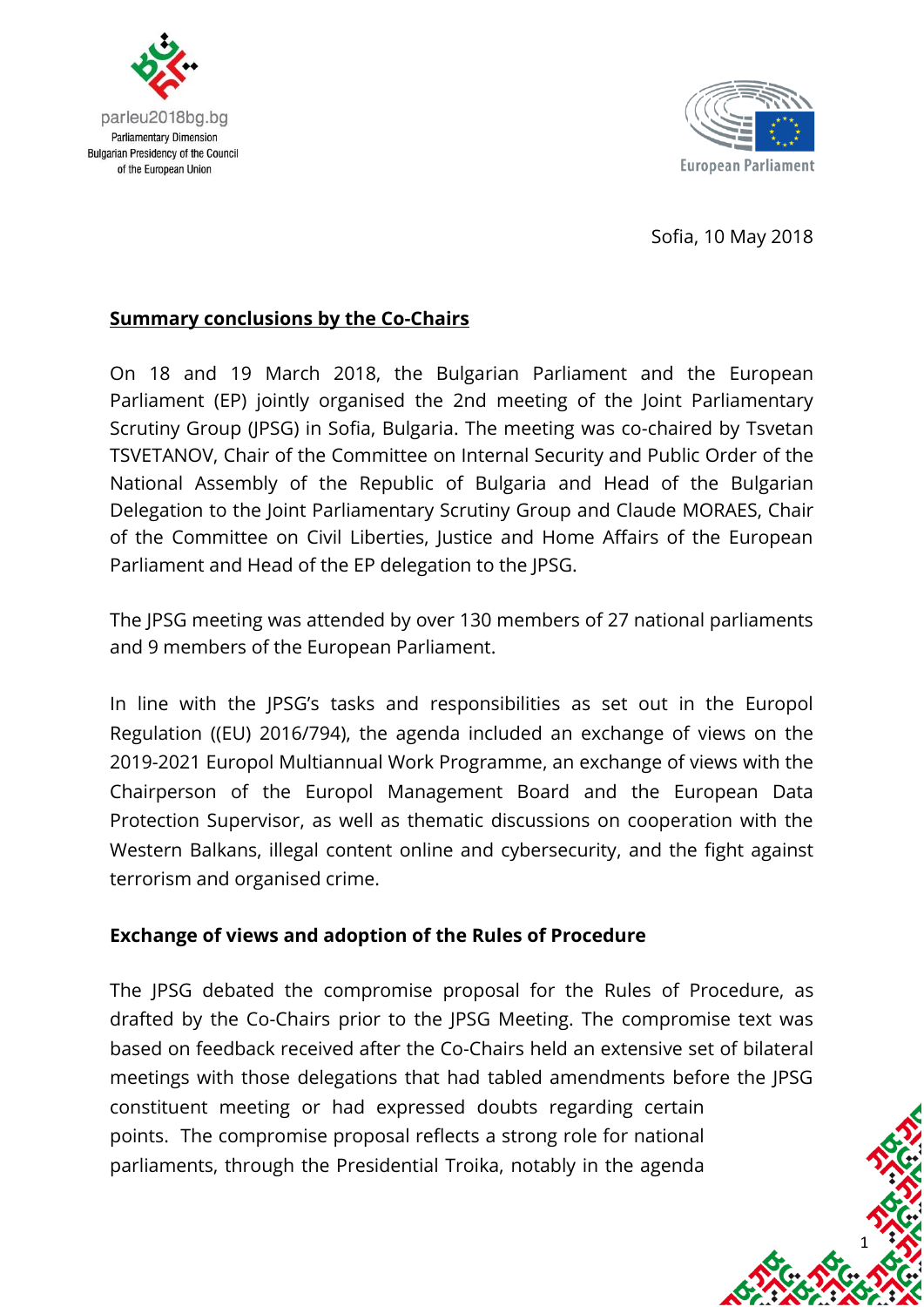



setting, the preparation of discussion documents, the secretariat and the drafting of meeting conclusions of the Joint Parliamentary Scrutiny Group. The text also gives delegations the possibility to effectively contribute to the agenda and the scrutiny findings. It warrants the right to ask questions while guaranteeing their quality control and ensuring a workable scenario for Europol and its services. A review clause was inserted and the text foresees the possibility to set up subgroups where the participation of all chambers and parliaments in the scrutiny activity in ensured. This compromise proposal was adopted on 19 March, by consensus, in line with the Speakers' Conference Conclusions of 24 April 2017.

Further to the adoption of the JPSG Rules of Procedure and to the meeting held on 18 March between the JPSG Co-Chairs, the Europol Rapporteur and the Danish Parliament delegation, the Co-Chairs announced the agreement reached on setting up a JPSG working group on the representation of Denmark in JPSG meetings. The working group will be composed of the Presidential Troïka and the Danish Parliament and deliver recommendations ahead of the revision of the JPSG Rules of Procedure scheduled for October 2019 (as provided for under Article 6 paragraph 2 thereof).

Further to the adoption of the JPSG Rules of Procedure, the Polish delegation reiterated the need for the new European Union's Multiannual Financial Framework to take due consideration of the necessity of adequate financing for Europol to be able to translate its documents in all EU languages.

### **Past and future EUROPOL cooperation with the Western Balkan countries**

Presentations were made by Oldrich MARTINU (Deputy Executive Director Governance of EUROPOL) and Vladimir REBIC (General Police Director of Republic of Serbia), followed by a debate with the JPSG members.

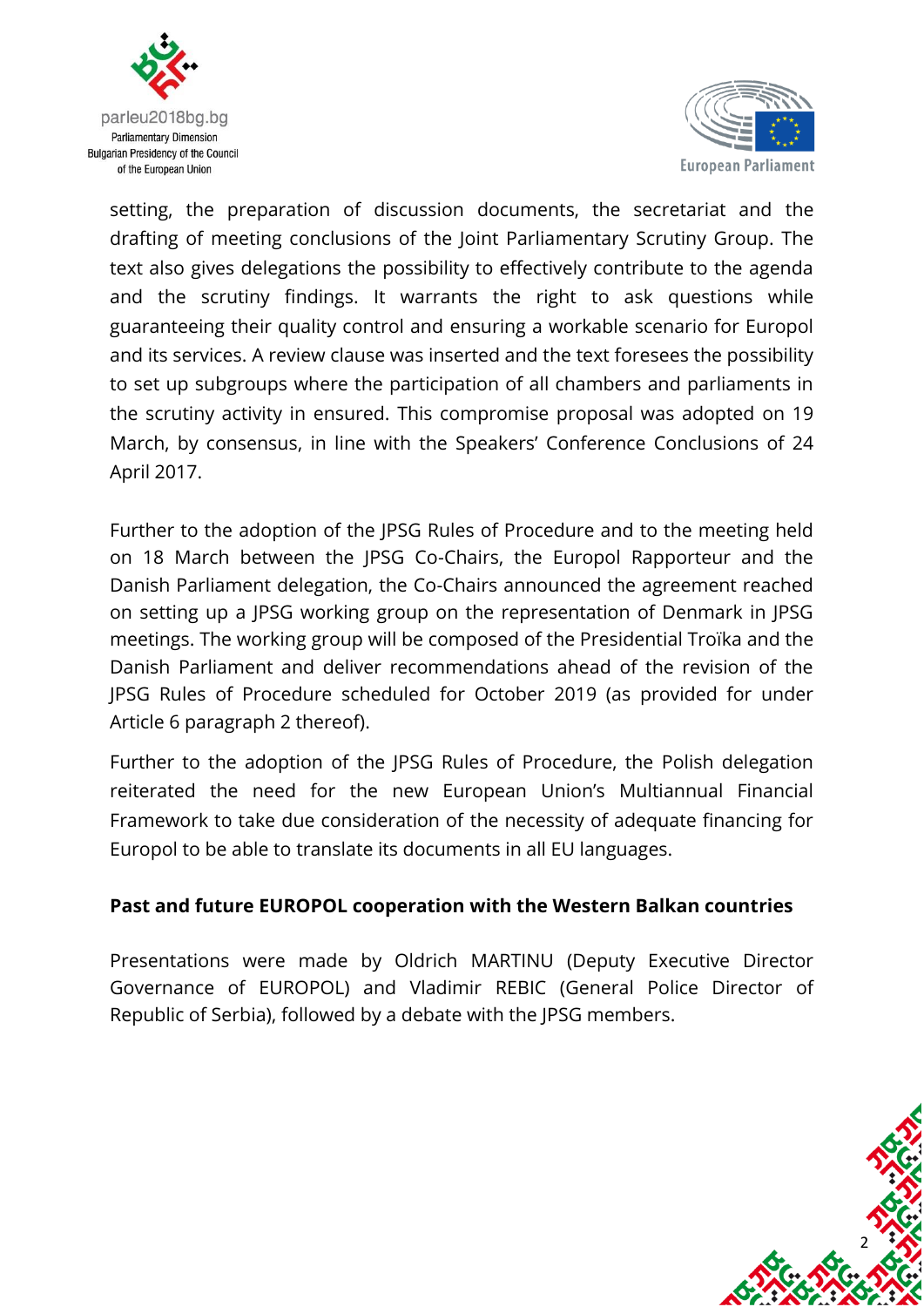



Focus was put by Mr MARTINU on the fact that the Western Balkan region is a transit and destination area of several types of illicit goods, as well as an area of origin of some property and violent crimes, production of illicit drugs and smuggling of goods. Migrant smuggling was named as one of the major problems; despite the decrease of transits detected, the region remains one of the key secondary transit routes to the EU. Organised property crime remains an issue in this region; the crime rate remains high and so is the number of Balkan groups that are involved in property crime on European territory. Europol also identifies a growing trend in cybercrime. Radicalisation and recruitment remain a problem, however to a lesser extent than in previous years. By now, around 800 persons have travelled from the Balkan countries to the conflict zones of Syria and Iraq to join ISIS.

Mr MARTINU also highlighted that Europol has set up supporting operations to tackle main criminal activities, for example drugs, smuggling, weapons as well as counterterrorism. All Western Balkan countries have concluded and ratified operation agreements with Europol and posted or are about to post liaison officers in The Hague. Nevertheless, there is a need for further strengthening the cooperation. The pilot project on deployment of Europol liaison officers to the Western Balkan should be a priority.

Mr REBIC presented Serbia's experience on cooperation with Europol and other Western Balkan countries. He highlighted Serbia has had an operational agreement with Europol since June 2014. Serbia has actively participated together with countries of the region and EU member countries in more than 17 police operations against all types of crime, especially to combat of migrant smuggling, arms smuggling and cybercrime. Serbia shall continue to follow the priorities of Policy Cycle 2018-2021. Europol offers significant support to regional activities, strengthening cooperation, especially in the field of counterterrorism. Serbia has provided a national FTF list and also agrees that this list should be provided to the Schengen system in order to strengthen the security of the EU in the fight against terrorism. The migration routes along the Western Balkans could have been taken advantage of by terrorists in order to reach countries they consider interesting for potential attacks. However, thanks to the important cooperation between Western Balkan countries, this significant flow of illegal immigrants has been stopped. However, one should remain cautious and therefore cooperation to exchange information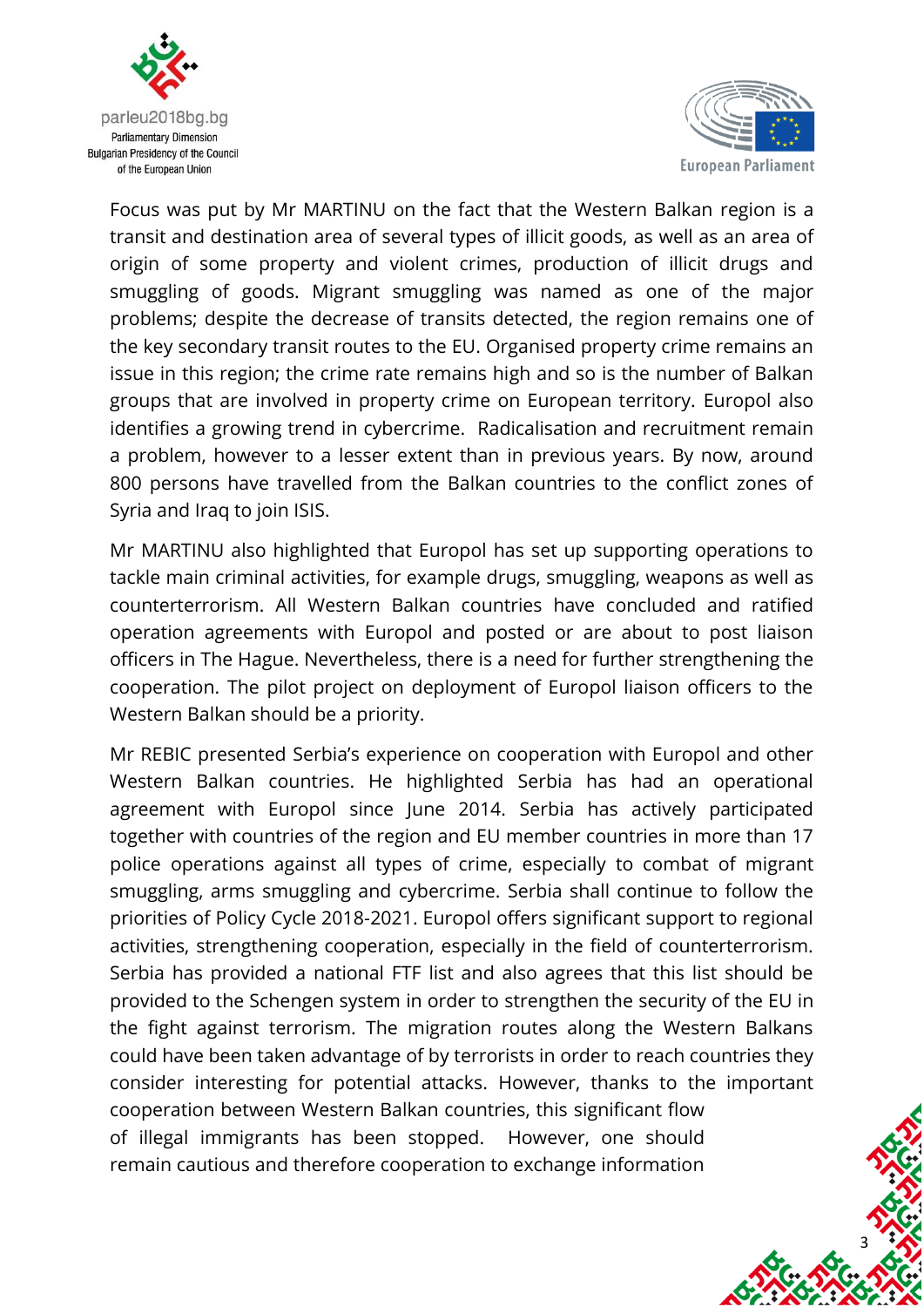



with Europol is required. Serbia is willing to fully contribute to ensure stability and security through extensive cooperation with all partners.

The presentations were followed by an exchange of views with the JPSG Members. In particular, representatives of the Spanish, Cypriot, French, and Slovenian national parliaments took the floor.

### **Multiannual programming document 2019-2021 Europol**

A presentation was made by Mr Rob WAINWRIGHT, Executive Director of Europol. The multiannual programming document is comprised of three main elements, namely the strategic objectives based on a three-year program, a resource program and an external strategy. Two major objectives can be identified: on the one hand how to deal with the increase of information exchange and secondly to provide the most effective operational support, especially in the areas of organised crime, cybercrime and terrorism. To achieve this, Europol improves its core IT systems in order to be a principal provider of information exchange; over 1000 law enforcement agencies are now cooperating on the Europol channel. Looking at 2019 and beyond, Europol will further invest in technology and business innovation to try and increase the means by which it can deal with the significant expansion in information sharing. The last nine years, the amount of information sharing that Europol is now dealing with has experienced a nine-fold increase. To cope with this growth, Europol has to continuously invest in innovation and technology.

The second strategic goal is the provision of operational support and expertise to Member States' investigations. Last year, Europol supported around 1500 highlevel operations.

Europol also aims to remain an efficient organisation with effective governance arrangements and with a positive reputation. Mr WAINWRIGHT welcomed the parliamentary scrutiny by JPSG as a means for Europol to project its image in a better and more transparent way.

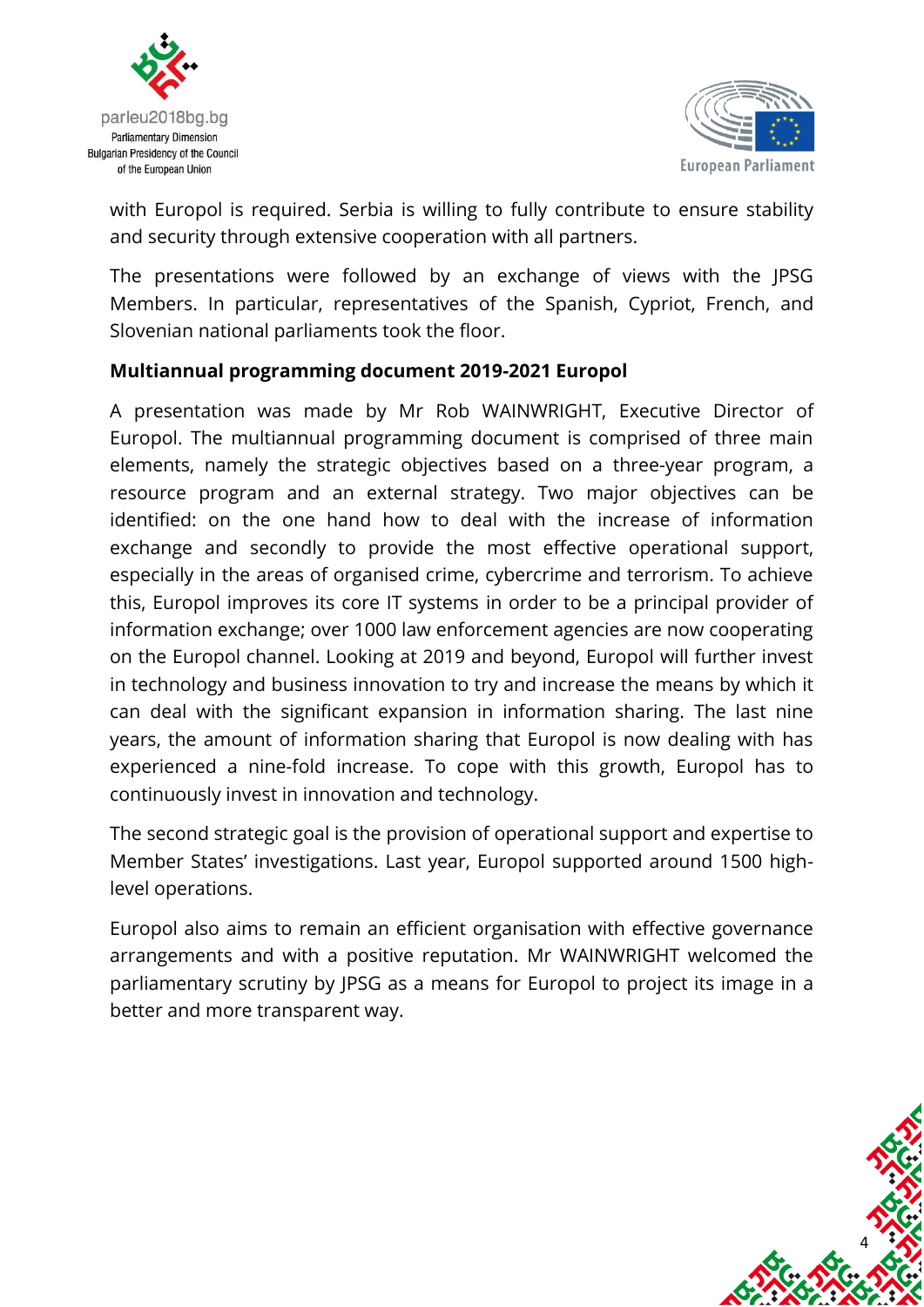



Mr WAINWRIGHT expressed concern about Europol's IT information technology capability. Although there have been important increases to budget and resources, these increases have gone directly to operational areas. Europol was not able to adjust the capabilities of, for example, the IT department. IT support is the frontline area of Europol's work and is needed to maintain Europol's core business of sharing information.

The presentation was followed by an exchange of views with the JPSG members, including representatives of the Belgian and Greek national parliaments as well as Members of the European Parliament.

JPSG members expressed concern over information-sharing between Member States as 85% of Europol's data originates from 5 Member States. The importance of funding was also highlighted as Europol receives half the size of Frontex's budget, for example. Members also addressed the strategy for relations with international organisations and third countries - including Europol's cooperation with Libya - and stressed that checks on the quality of information, data protection of personal data of EU citizens, etc. should be ensured. Other topics raised included Brexit, hotspot locations, interoperability of IT systems, the possible need for a European TFTP (Terrorist Finance Tracking) Programme and the future and current role of Europol in developing participation in EU operations and missions and further exploring the potential for deploying staff to delegation missions outside the EU.

Mr WAINWRIGHT confirmed Member States are aware of the funding needs, through the Europol Management Board representatives, but this understanding does unfortunately not materialize at the political level of the Council. The realities of fixing the EU budget as a whole tend to have the effect of pushing down the demands of Europol. This is more a question of the Ministries of Finance in Member States than the Ministries of Security and Justice. More funding is needed to be able to pay more attention to other topics such as child sex exploitation. But it is also needed to attract the best people from the technology sector.

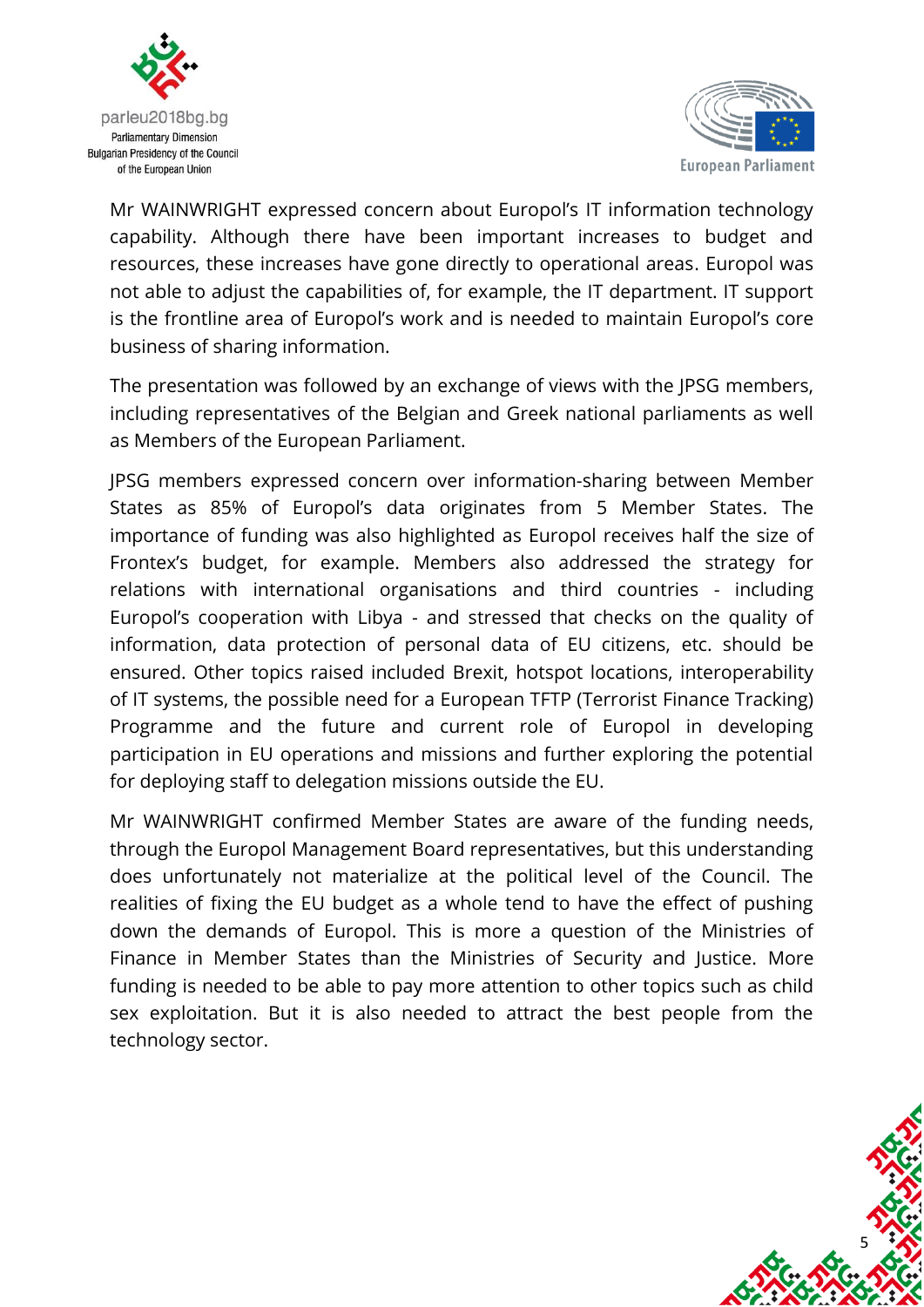



On the issue of relations with third countries, Mr WAINWRIGHT highlighted the global dimension of national security threats. This leads to Europol establishing a global information exchange network and the legal basis has to adjust to that. However, there are important differences in sharing data within the EU and outside. There are obvious challenges about how to strike agreements with third countries that would serve the operational requirements of Europol but at the same time still meet the EU data protection demands. Mr WAINWRIGHT confirmed that Europol liaison officers could be stationed in EU delegations.

A European TFTP equivalent is needed according to Mr WAINWRIGHT. Currently, the TFTP programme excludes the possibility to monitor terrorist financial tracking within the EU and this needs to be changed in the future. Furthermore, Europol and EU law enforcement should not be fragmented. Europol has an interest in ensuring that the instruments built will be maintained in the future, even after Brexit.

## **Europol Management Board - Update on the work of the Europol Management Board, with special focus on the Europol External Strategy 2017-2020**

Mr Priit PÄRKNA, Chairperson of the Europol Management Board, presented the activities of the Europol Management Board. His presentation focussed on the following subjects: interoperability of EU information systems, the 2019-2021 Multiannual Programming Document and the Europol external strategy. Europol's external relations are governed by the new Europol Regulation (article 23 - 25). In addition to setting up international agreements to exchange personal data with third countries, the Europol Management Board encourages the expansion of liaison offices attached to Europol. The number of liaison offices already increased from 55 in 2017 to 68 currently. On the 13<sup>th</sup> of December 2017, the Europol Management Board adopted the list of priority partners, which reflects the growing need to establish partnerships with the MENA region.

A representative of the European Parliament delegation enquired about the envisaged international agreement with Israel.

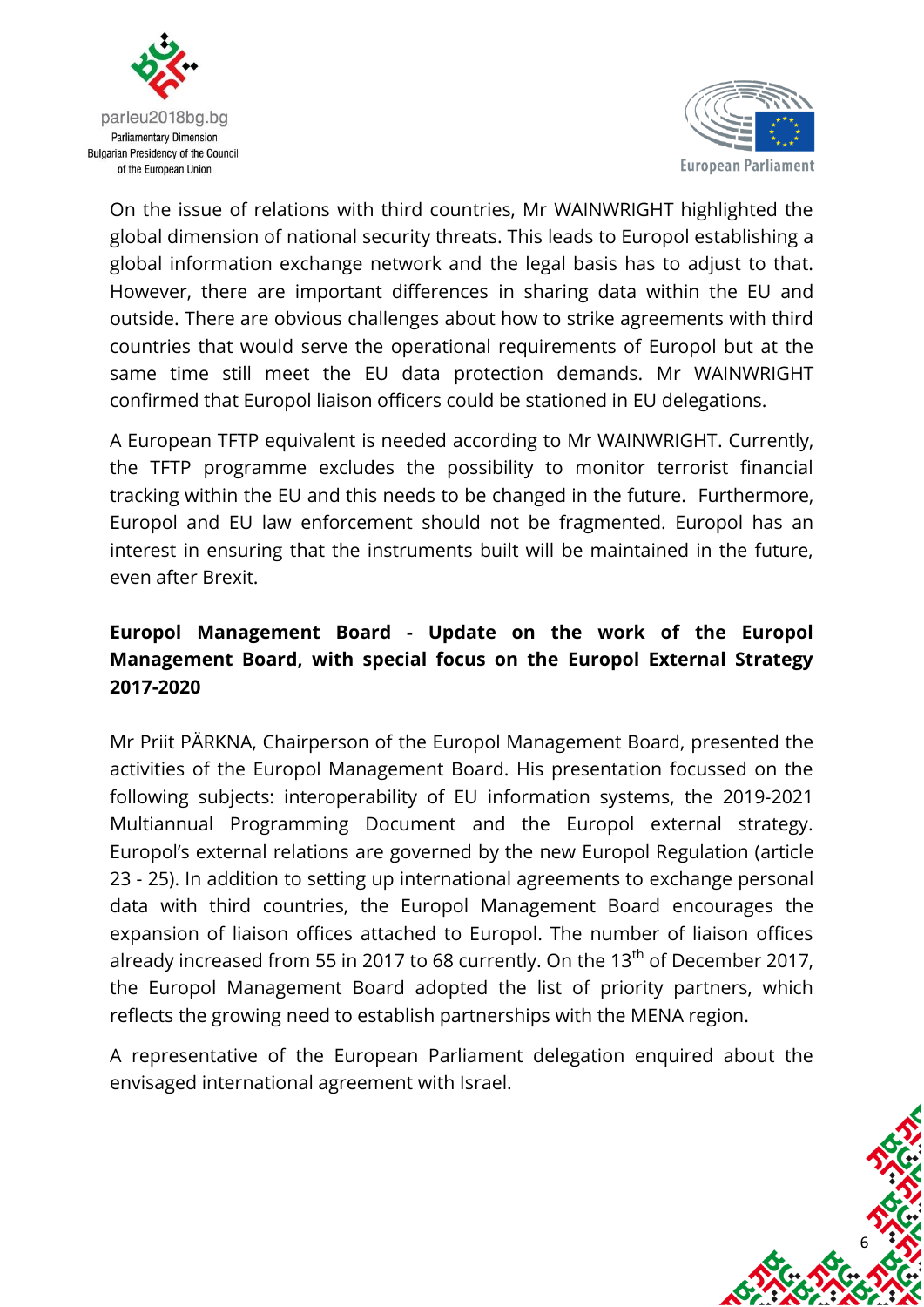



# **Exchange of views with European Data Protection Supervisor - 'EDPS supervision of Europol: 2017 activities and ongoing work '**

Mr Giovanni BUTARELLI, European Data Protection Supervisor, presented in a video message the outcome of the first year of the supervision of Europol. An indepth exchange of views with Wojciech WIEWIOROWSKI, European Data Protection Assistant Supervisor, followed.

The JPSG's essential role in politically monitoring Europol's activities and the support the EDPS will provide the JPSG in its tasks were mentioned. Focussing on accountability, cooperation with national supervisory authorities, and an innovative approach, in 2017 the EDPS established effective working relationships with the Europol staff, organised operational visits to its premises, and had regular contacts with Europol's Data Protection Function team. The EDPS held exchanges on Europol's portfolio existing operational analysis projects for each of which Europol must define the specific purpose, the categories of data and the individuals involved, the participants, how long the data will be stored and the conditions for access, transfer or use of the data concerned

The first Europol Opinion on Europol's Integrated Data Management Concept (IDMC) Guidelines was published in 2017. It clarifies the procedures according to which Europol must carry out all future processing of personal data and addressed the different purposes for which Europol can carry out simultaneous data processing for operational and for strategic analysis. Europol was commended for its prompt implementation of the recommendations contained in the opinion, and its general positive approach on scrutiny.

The EDPS carried out its first inspection of Europol in 2017, aimed to check on the implementation of the Joint Supervisory Body's pending recommendations and assess Europol's level of compliance with the new legal framework. The legal part the inspection focused on Europol's data lifecycle, while the technical one focused on the audit of the Information Security Management Programme applied by Europol.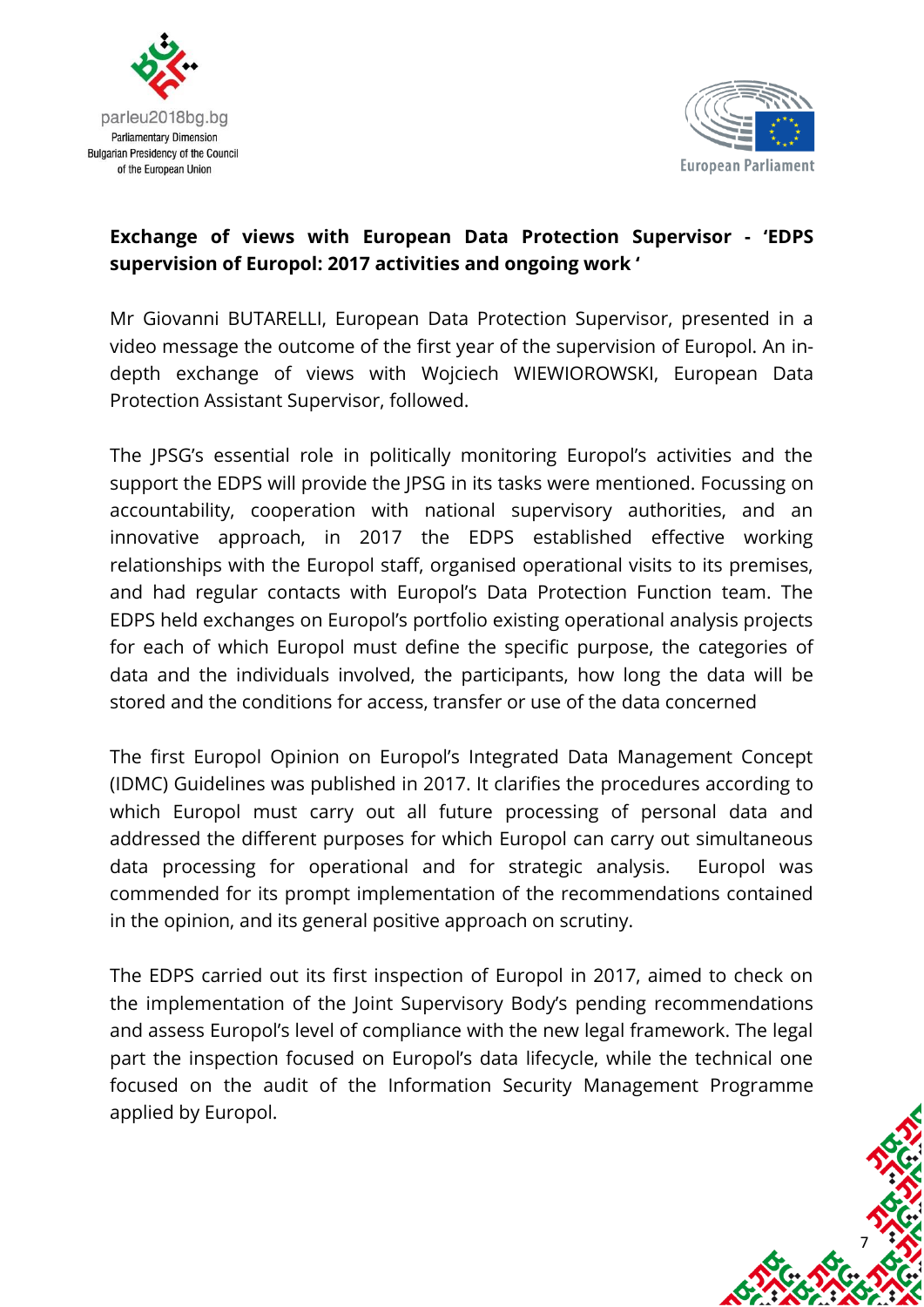



In 2017 the EDPS received 3 prior consultations, required whenever a new data processing activity involves the processing of sensitive data or might present a specific risk to individuals. It received 2 complaints, one of which was deemed admissible. In 2017 several meetings of the Cooperation Board composed of representatives from the relevant national DPAs and the EDPS were held. In its exchanges with the Europol Management Board the EDPS called for a data protection approach based on accountability and for the use of risk assessments.

Other points raised in the presentation concerned: the effective cooperation with national DPAs and the importance of joint inspections, the EDPS recent opinion on 8 negotiating mandates to conclude international agreements allowing the exchange of data between Europol and third countries, the impact of the application of the GDPR, the need for the EU to develop appropriate legislation on ePrivacy to complement the GDPR, as well as to finalise the regulation on data protection in the EU institutions encompassing both the administrative and operational data, and the upcoming launch of the European Data Protection Board. The upcoming challenges of making Europol a hub for the exchange of information in the EU and of the interoperability of large scale info systems were also discussed.

Representatives of the European Parliament and French and Cypriot national intervened in the ensuing debate.

The discussion revolved around the negotiation and conclusion of cooperation agreements with third countries, the need for a differentiated approach and for guarantees that such agreements are not instrumentalised. The purpose limitation and purpose specification of data transfers by Europol and the specific restrictions on the processing of information transferred by Europol were also mentioned. The need to ensure the right balance between security and privacy when dealing with data processing for the purpose of law enforcement was underlined.

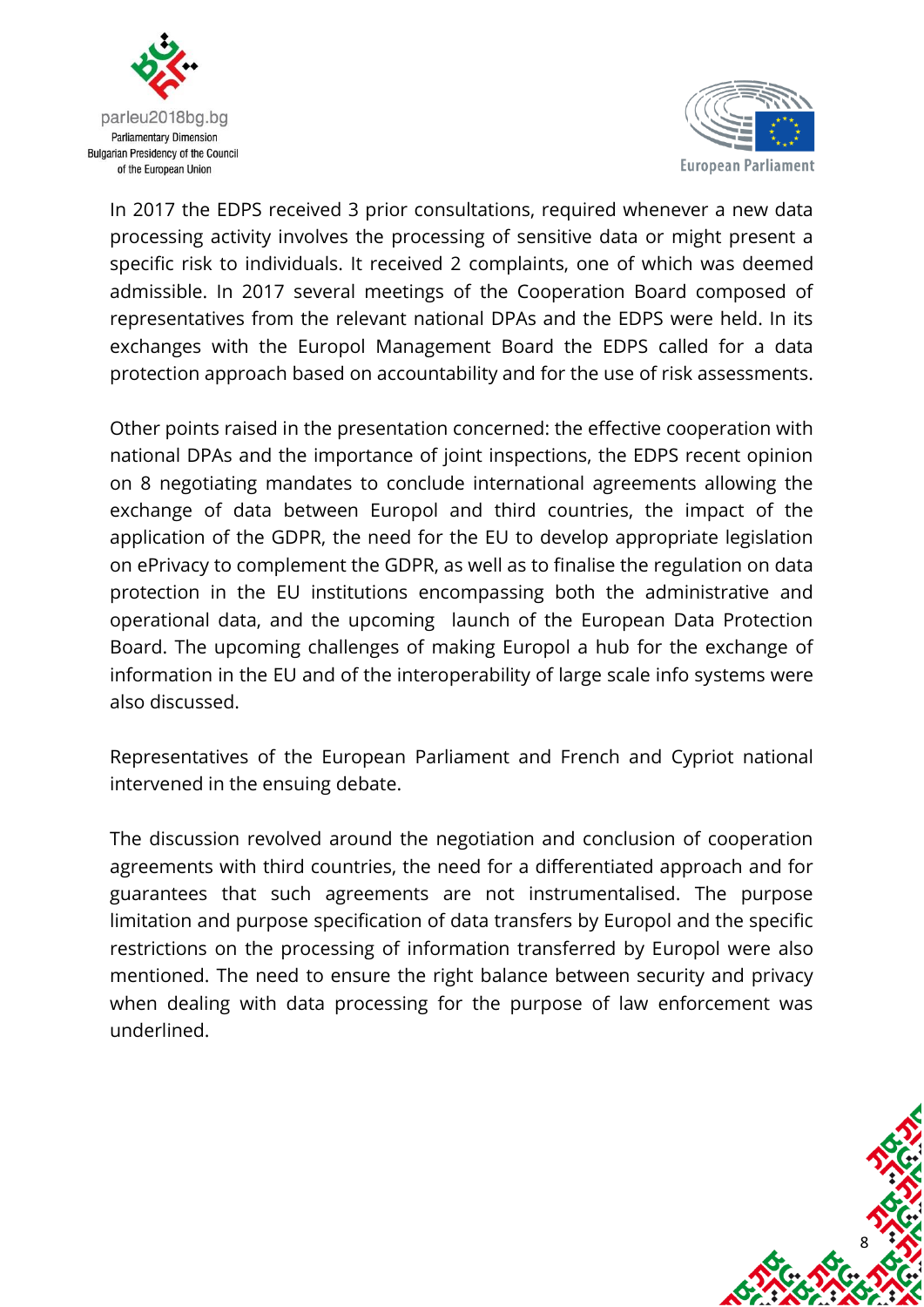



### **Countering illegal content online and optimizing cybersecurity: Europol's Cybercrime Centre and the EU Internet Referral Unit**

Mariya GABRIEL (Commissioner for Digital Economy and Society) outlined the Commission's response to illegal content online as set out in its Communication of September 2017 and Recommendation of March 2018.

She explained that the latest set of operational measures to be taken by companies and Member States apply to all forms of illegal content online and aim to ensure faster detection and removal of illegal content online, and to reinforce the cooperation between companies, trusted flaggers and law enforcement authorities. The recommendations build on the on-going voluntary initiatives, such as the EU Internet Forum on terrorist content online, and the Code of Conduct on Countering Illegal Hate Speech Online. There are specific provisions to further curb terrorist content online, such as the 'one-hour rule': enabling the removal by companies of terrorist content in the first hours of its appearance online within one hour from its referral. In addition to referrals, internet companies should use automated detection, to swiftly remove terrorist content and stop it from reappearing once it has been removed. To assist smaller platforms with more limited resources and expertise, companies should share and optimise appropriate technological tools.

Fast-track procedures should be put in place to process referrals, and Member States were urged to ensure the necessary capabilities and resources to detect and refer terrorist content, as well as to report on a regular basis to the Commission on referrals.

The need for a clear definition of "illegal online content" and for deepening cooperation with national authorities, the EU institutions and agencies, and private companies was underlined. The successful cooperation between Europol and ENISA, or between the Computer Emergency Response Team for the EU Institutions, bodies and agencies (CERT-EU) with other CERTs in the Members States and with specialised IT security companies were mentioned. A Memorandum of understanding ENISA, EDA, EC3, and CERT-EU is under negotiation. Setting up a Network of Cybersecurity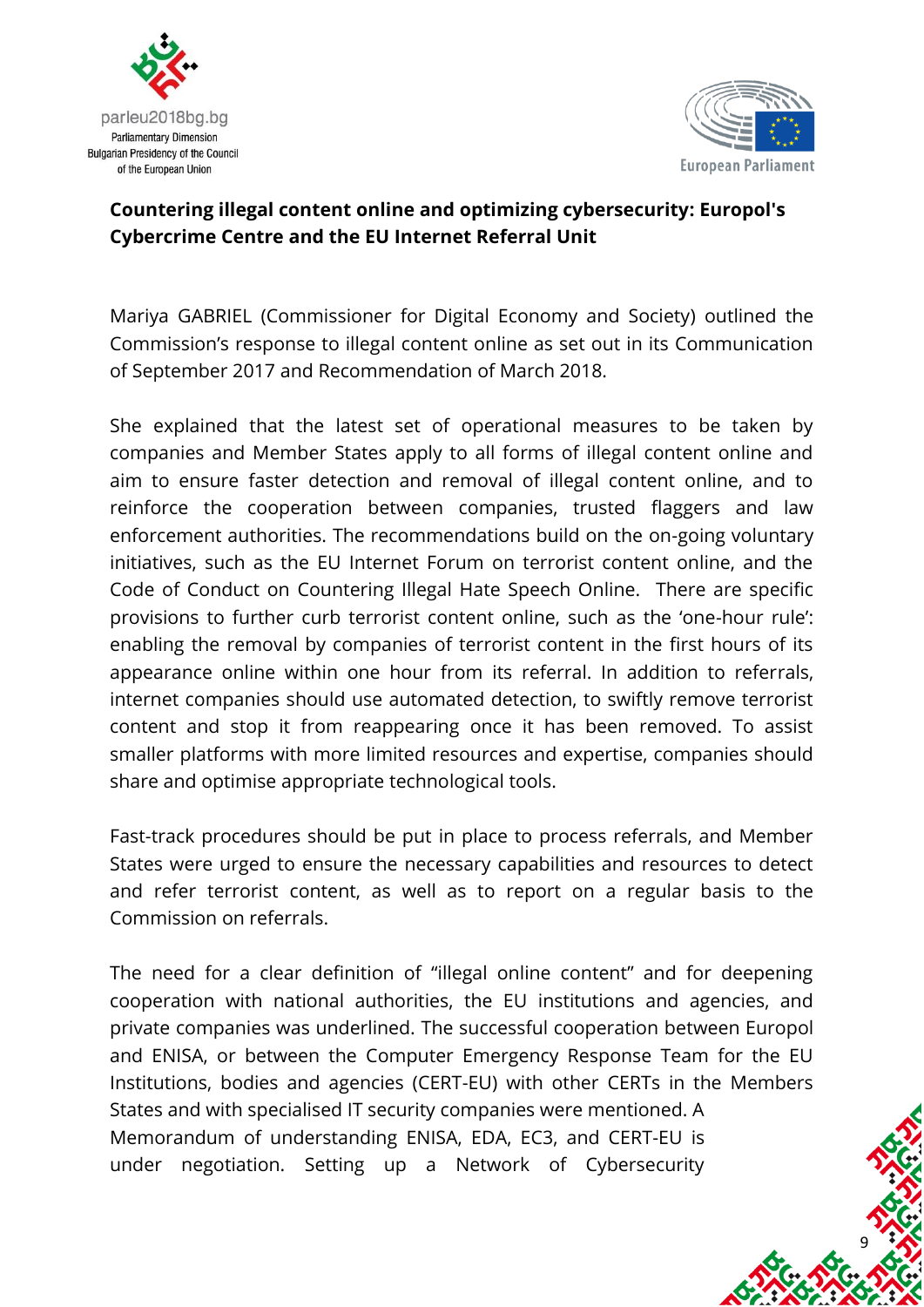



Competence Centres and a European Cybersecurity Research and Competence Centre in 2018, which would collaborate with all EU agencies with tasks in the area of cybersecurity, remains a priority.

Sir Julian KING (Commissioner for the Security Union) gave a brief overview of the evolving on-line security threats to Europe's citizens, businesses and public and democratic institutions ant the need for the EU to create an effective EU cyber deterrence and criminal law response.

He presented the Cybersecurity Package which is building EU resilience, via a strong EU Cybersecurity Agency which will ensure sharing of threat intelligence, help implement the Directive on the Security of Network and Information Systems, and the EU-wide certification framework for cyber secure products and services. Stepping up the EU's cybersecurity capacity by setting up the European Cybersecurity Research and Competence Centre and help develop the technology needed to keep up with an ever-changing threat, was also mentioned. Creating an effective criminal law response focusing on detection, traceability and the prosecution of cyber criminals remains a priority; it includes a Directive on combating fraud and counterfeiting of non-cash means of payment, proposals to facilitate cross-border access to electronic evidence, reflections on the role of encryption in criminal investigations.

While stressing that there should be no trade-off between online safety and fundamental rights, the Commissioner called for a joint approach at policy and operational level and commended Europol and the European Cybercrime Centre (EC3), for its activity and its role of facilitator of private-public cooperation in this field.

Rob WAINWRIGHT (Executive Director, Europol) gave an overview of Europol's activities on cybercrime and the work of the European Cybercrime Centre, a leading international law-enforcement centre which engages with the large private tech firms and with the banking sector. He pointed to the trends of cybercrime, namely the growing number of ransom ware attacks, enabled by the exploitation of crypto currencies, as well as data breaches and their impact on critical infrastructure. The infrastructure of cyber criminality on the dark web, the blend of cybercriminal capability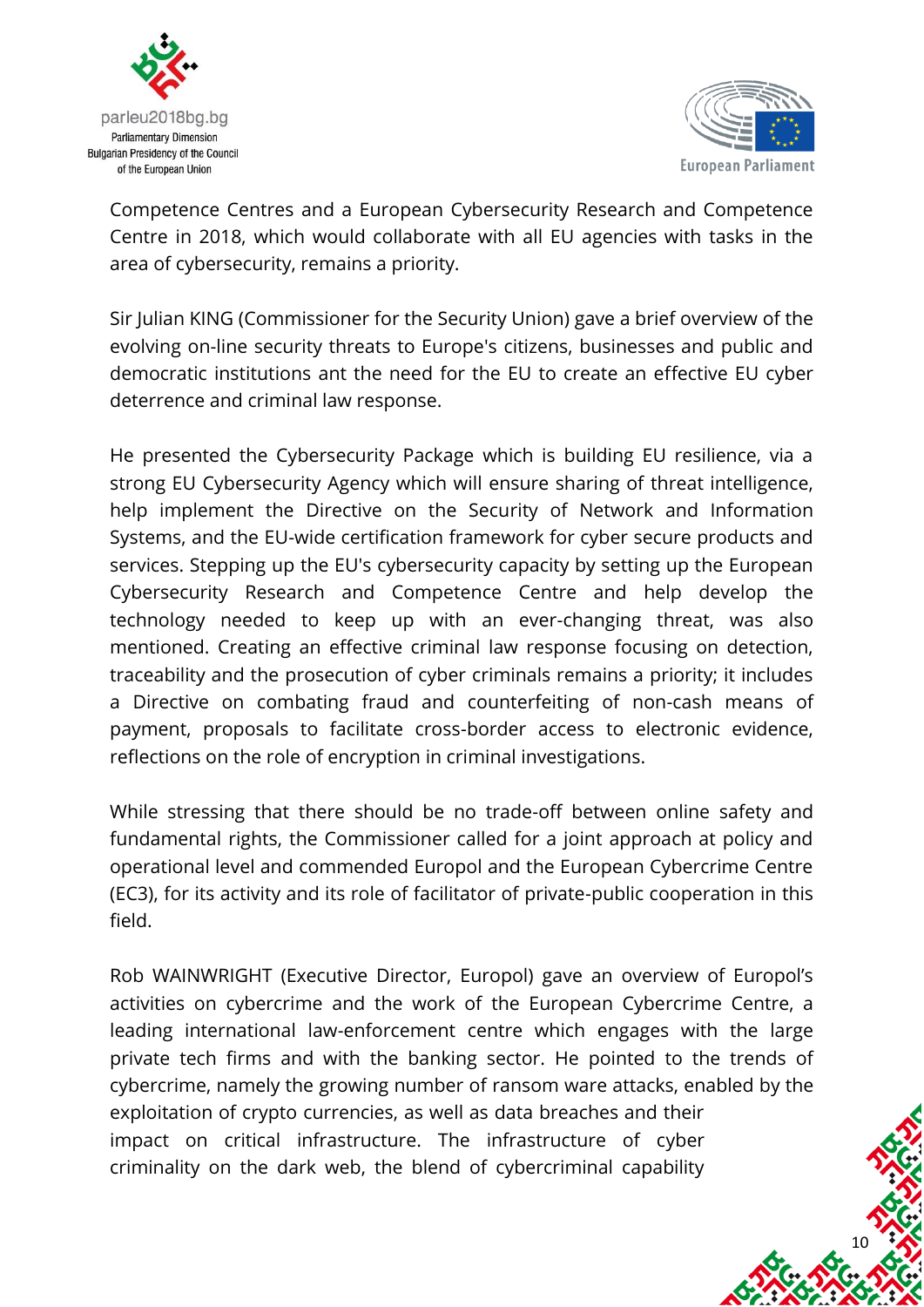



with that of state actors were also mentioned. A trend towards more aggressive and direct targeting against states, critical infrastructure, banking, highest profile organisations or high, net worth individuals.

In 2018 the impact of the GDPR and the Directive on security of network and information systems will impose on companies and critical services minimum standards of cyber security. The response trend was improved due to legislative and policy action at national and mostly at the EU level on e-evidence, encryption, and the emergency protocol for coordinating law-enforcement response. Europol wants to act as an international centre of expertise in this field; it is also active in countering the evolving threat of terrorism contents online, via its European Union Internet Referral Unit. Europol is also taking an intelligence-based approach to identify how the of eco system of online terrorism functions, in cooperation with platforms and national counterparts. Pilot projects on improving automatic detection capability are currently ongoing.

Members of the Polish, Greek, French, Dutch, Austrian, UK national parliaments and European Parliament took the floor in the subsequent debate.

The following issues were discussed: Europol's cooperation with third countries and international organisations; the calendar and necessary resources for ensuring the interoperability of large-scale databases set up at EU level to deal with migration, asylum and internal security; the need to ensure that security is at the service of freedom and avoid the risk or arbitrary law-enforcement in the referrals process, via a possible role of judicial authority on determining if content is illegal; possible new prevention measures or legal instruments to remove illegal content in real time and address swiftly the ever-evolving cyber threats; the need for a strategy to prevent cyber-attacks, and for a less fragmented approach in addressing cyber threats stemming from the dark net, the Internet of things, the need to ensure more flexible working structures, endowed with substantial resources; cooperation with trust flaggers and smaller platforms; a possible EU strategy for countering cyber threats to democratic institutions; the gaps in the current anti -money laundering regime and the lack of regulation of crypto currencies; the role of national parliaments in pushing governments to step up cooperation on cyber security;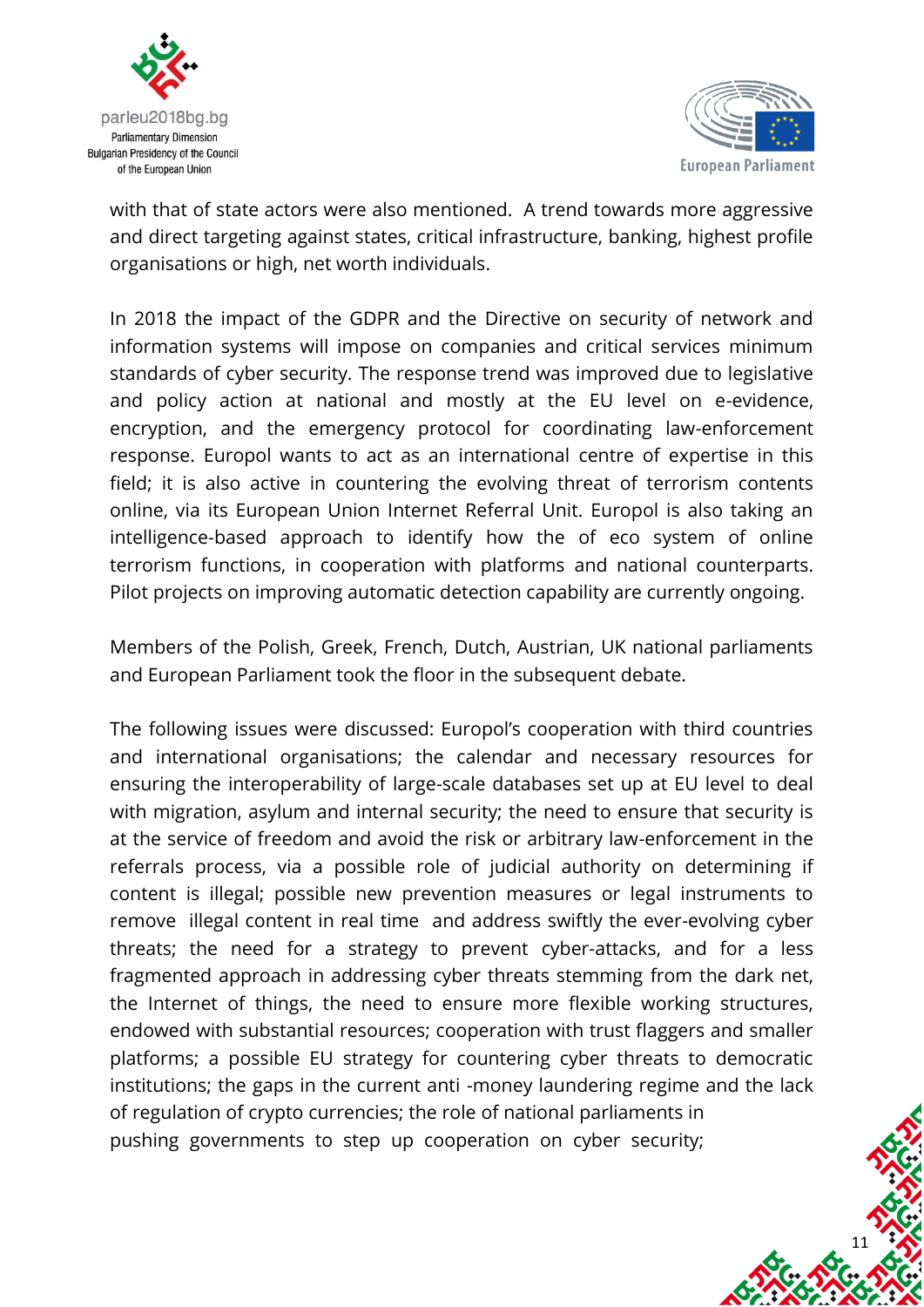



possible measures to mitigate the impact of artificial intelligence on labour markets.

# **Europol's contribution to the fight against terrorism and the prevention of organised crime:**

Sir Julian KING (Commissioner for the Security Union) explained in his address how the EU could support national action in the field of prevention, protection and response to transnational security threats. He underlined Europol's essential role in providing operational support in this field, as outlined in the Commission's comprehensive assessment.

Closing down the space in which terrorists operate, by making harder for them to access money, fire arms, explosives, strengthen control of terrorists' travel, disrupt networks, get the best of existing information systems, to develop new ones like the planned European Travel Information and Authorisation System or ensuring the interoperability of systems. Work was undertaken to better protect public spaces, in cooperation with all relevant stakeholders and Europol. Via its IRU Europol helped tackling radicalization on the online platforms and shared its expertise.

The Commissioner mentioned the upcoming package of new measures for combating terrorism, on explosive precursors, firearms, terrorism financing, the security of ID cards, and better and faster access to electronic evidence. The work of the European Counter-Terrorism Centre was commended and the increasing engagement of member States was welcomed.

Given the link between terrorism and organised crime, the Commission will continue to support Member States help to fight organised crime, with the help of Europol, in the current policy cycle (2018-2021) with 10 priority areas among which the fight against illicit fire arm trafficking or the fight against against drug trafficking. Crime prevention is included as a horizontal priority in the current policy cycle.

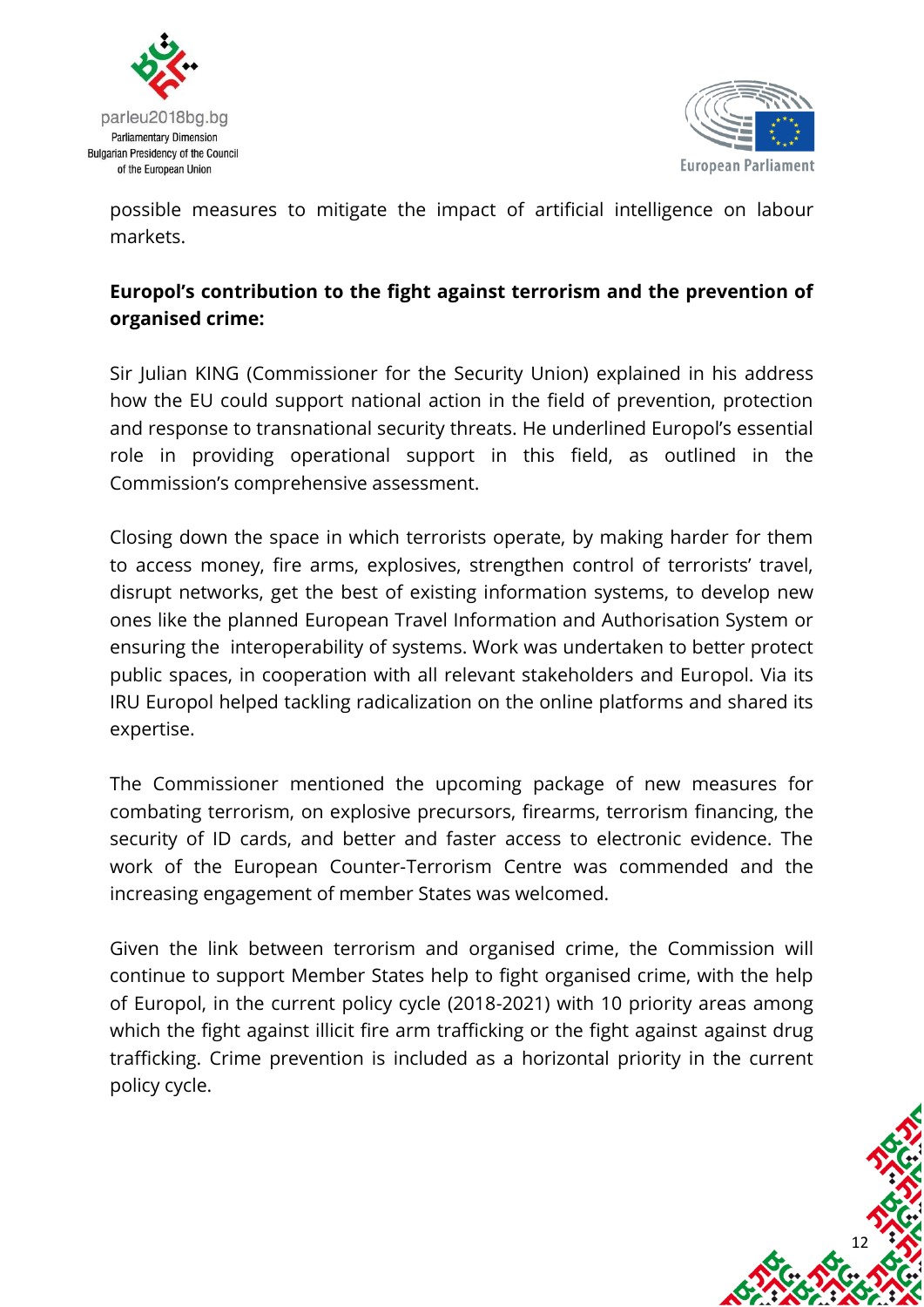



Rob WAINWRIGHT (Executive Director of Europol) underlined the complexity of the terrorist threats, the issue of foreign fighters and the emergence of stronger crime and terrorist networks. In his view, beyond the traditional response based on the institutional and intelligence community, it is necessary to turn to the broader capabilities of the police community and increased information sharing. On organised crime, he referred to: drug trafficking and the need for better partnerships among Member States; trafficking of human beings, migrants' smuggling, exploitation of unaccompanied minors by crime syndicates which required closing the gaps on intelligence sharing; the need to fight fake and counterfeit market in the technology space; environmental crime; money laundering where the remaining problem is minor confiscation of freezing of proceeds of crime. He praised the work of national liaison officers, a successful integrated team effort for operational success.

Members of the French, Irish, Spanish, Portuguese, Belgian, Bulgarian national parliaments and European Parliament took the floor in the subsequent debate. The issues raised included: the action of national Parliaments to encourage governments to support the work of Europol and share more information; a joint strategy for combatting terrorism and organised crime and a mandate for the EPPO; the fight against the illegal tobacco trade; possible ways to increase freezing of assets; the risk of overlapping between the actions of Frontex and Europol, the need to engage with diplomatic actors for access to information; the exchange on best practices on radicalization and return of foreign fighters; the possible improvements to the money laundering regime; the impact on the EU of attacks in third countries which are EU neighbours.

### **Conclusions and closing of the meeting by the Co-Chairs**

In their concluding remarks, the Co-Chairs welcomed the adoption of the Rules of Procedure of the JPSG. The Presidential Troika will set up a working group with the Danish Parliament in order to come up with recommendations on Denmark's status, before the 2019 general review of the RoP. The summary conclusions of the 2nd JPSG meeting will mention the importance of linguistic diversity and of the necessary resources enabling Europol to provide documents in additional languages. The Presidential Troika will draw up guidelines for the procedure for questions to Europol and launch a debate on